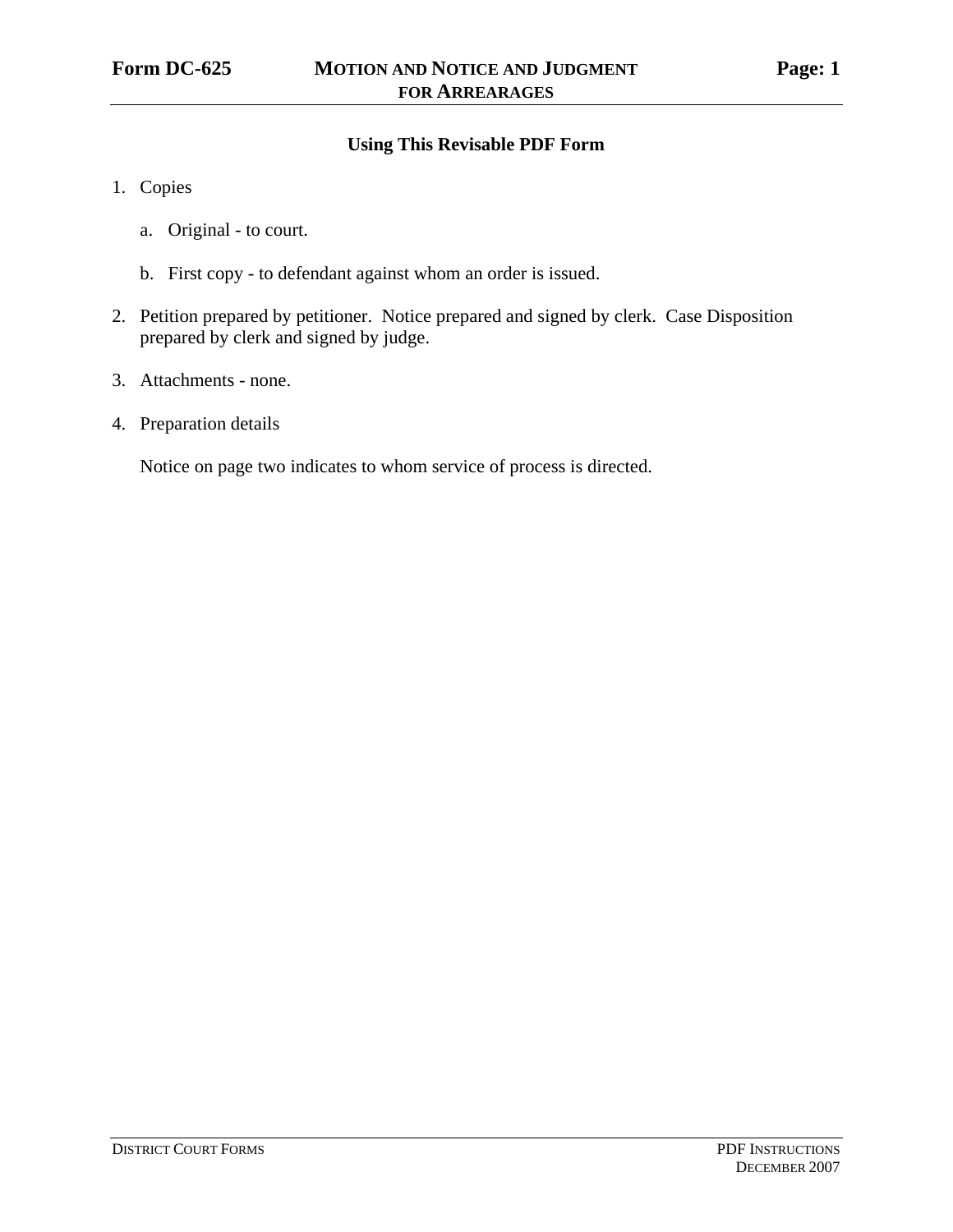| Form DC-625 | <b>MOTION AND NOTICE AND JUDGMENT FOR ARREARAGES</b> | Page: 2 |
|-------------|------------------------------------------------------|---------|
|-------------|------------------------------------------------------|---------|

| <b>JUDGMENT FOR ARREARAGES</b>                                                                                                             |                                                                                                                                  |
|--------------------------------------------------------------------------------------------------------------------------------------------|----------------------------------------------------------------------------------------------------------------------------------|
| Commonwealth of Virginia Va. Code §16.1-278.18                                                                                             |                                                                                                                                  |
|                                                                                                                                            |                                                                                                                                  |
|                                                                                                                                            | STREET ADDRESS OF COURT                                                                                                          |
|                                                                                                                                            | <b>DEFENDANT</b>                                                                                                                 |
| <b>PETITIONER</b>                                                                                                                          | ADDRESS/LOCATION                                                                                                                 |
| ADDRESS/LOCATION                                                                                                                           | ADDRESS/LOCATION                                                                                                                 |
|                                                                                                                                            |                                                                                                                                  |
| TELEPHONE NUMBER                                                                                                                           | <b>TELEPHONE NUMBER</b>                                                                                                          |
| The undersigned respectfully represents to the Court that the                                                                              |                                                                                                                                  |
|                                                                                                                                            |                                                                                                                                  |
| NAME OF COURT AWARDING SUPPORT                                                                                                             |                                                                                                                                  |
| 7<br><b>DATE</b>                                                                                                                           |                                                                                                                                  |
|                                                                                                                                            | AMOUNT OF PAYMENT AND TERMS OF PAYMENT                                                                                           |
|                                                                                                                                            |                                                                                                                                  |
| <b>NAME OF PAYEE</b>                                                                                                                       | 1. The support of the support of $\mathbf{9}$ .<br>10                                                                            |
|                                                                                                                                            | NAME(S) OF DEPENDENT(S)                                                                                                          |
| <b>BALANCE DUE</b>                                                                                                                         | The undersigned states that the defendant has not paid all of the support money ordered by the Court, leaving a<br>NO. OF MONTHS |
| <b>DATE</b><br>for the balance due shown above plus any other further delinquent payments as of the date of judgment.<br>14<br><b>DATE</b> | 14<br>Wherefore, the undersigned moves the Court to enter judgment against the defendant on<br><b>15</b><br><b>PETITIONER</b>    |
|                                                                                                                                            |                                                                                                                                  |
| JUDGMENT that Petitioner(s) recover against Defendant the sum of<br><b>16</b><br>$\Box$ \$                                                 | <b>CASE DISPOSITION</b>                                                                                                          |
| <b>COSTS</b>                                                                                                                               | ATTY. FEE                                                                                                                        |
| JUDGMENT FOR DEFENDANT<br>$\Box$ non-suit $\widehat{\Box}$ dismissed<br>$\bullet$                                                          |                                                                                                                                  |
| Defendant(s) present? $23es \Box$ no $\Box$<br>24                                                                                          | $\ldots$ which amount is equal to or greater than $\ldots$ 12. months<br>25                                                      |

**DISTRICT COURT FORMS** PDF INSTRUCTIONS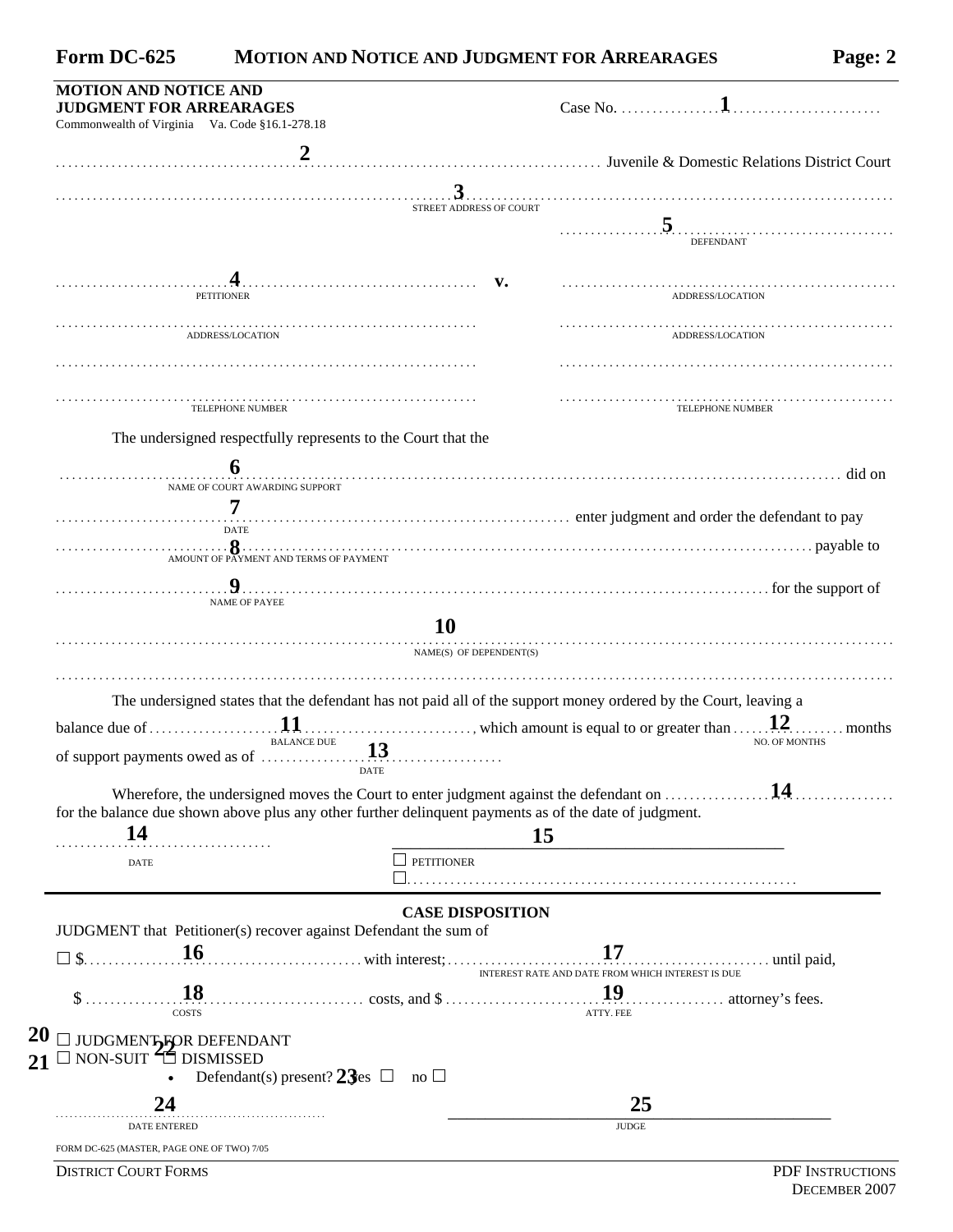#### **Data Elements,** *page one*

- 1. Case number. If form is clipped to file at top of form, put case number at bottom of page; otherwise put file number at top of page.
- 2. Court name.
- 3. Street address of court.
- 4. Name, address and telephone number of petitioner.
- 5. Name, address and telephone number of defendant. Additional line is provided for other location information.
- 6. Name of court entering judgment for support.
- 7. Date of entry of judgment by court in Data Element No. 6.
- 8. Amount and terms of court-awarded payments.
- 9. Name of person to whom payment was ordered to be made.
- 10. Name of dependants supported by support payments.
- 11. Amount of support order arrears.
- 12. Number of months payments past due.
- 13. Date as of which support arrearage amount (Data Element No. 11) was correct.
- 14. Date of signing of petition.
- 15. Signature of petitioner.

To be completed by judge:

- 16. Amount of judgment principal.
- 17. Interest rate in percent and ate from which interest was calculated.
- 18. Amount of costs awarded by court, if any.
- 19. Amount of attorney's fees awarded by court, if any.
- 20. Check box if judgment entered on this petition for defendant.
- 21. Check this box if the case is non-suited by plaintiff.
- 22. Check this box if the case is dismissed.
- 23. Check the applicable box.
- 24. Date of entry of order.
- 25. Signature of judge.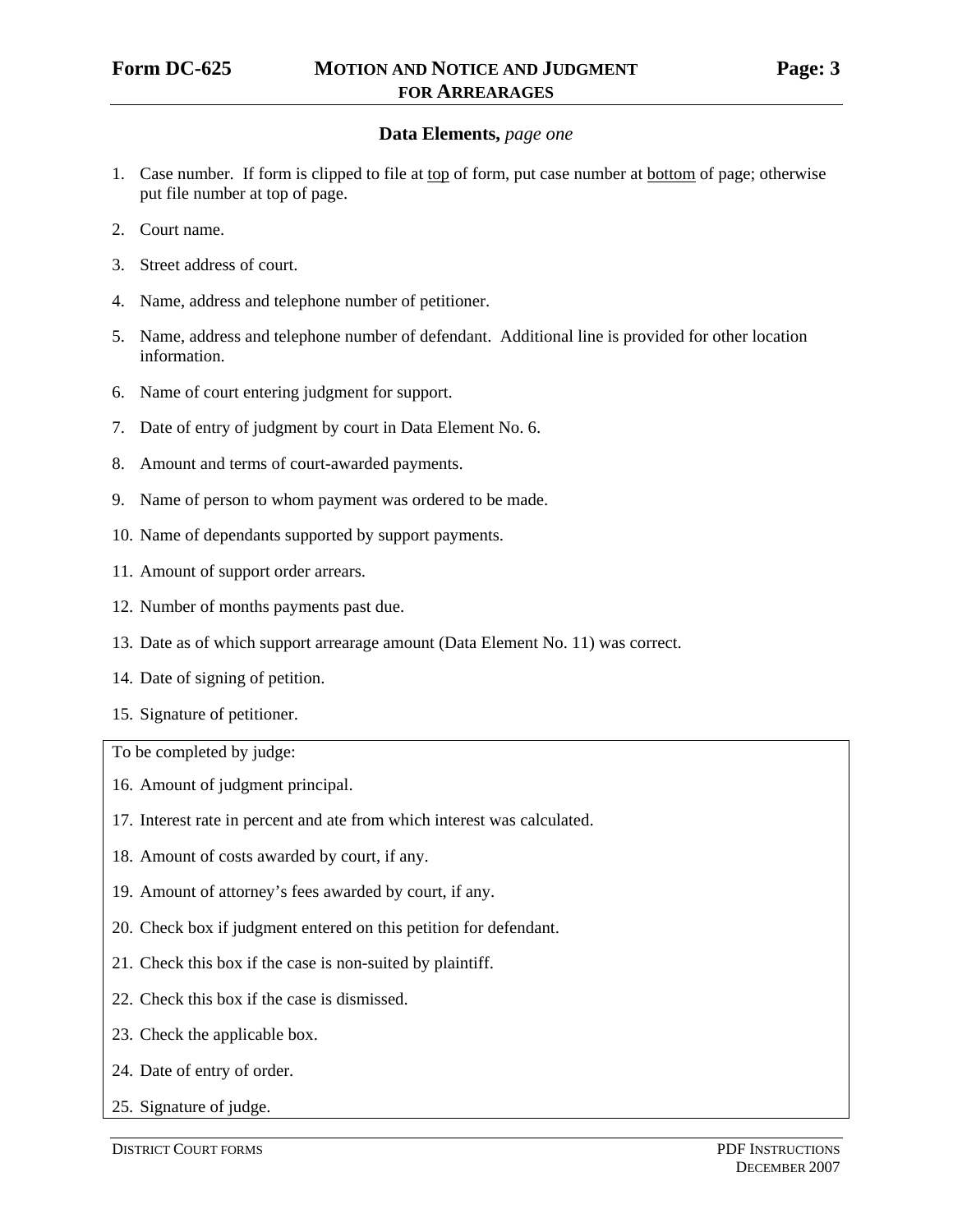Case No. ........................................................................................ **1** 

#### **NOTICE**

#### TO THE DEFENDANT:

You are hereby notified that the party who filed this motion will move this Juvenile and Domestic Relations District Court on

| DATE AND TIME | m. to enter judgment against you in the amount of money alleged to be unpaid. |
|---------------|-------------------------------------------------------------------------------|
|               |                                                                               |

## **SERVICE OF PROCESS ON DEFENDANT**

| 5                                          | Personal service                                                                                                                                                                                                                         |  |  |  |  |
|--------------------------------------------|------------------------------------------------------------------------------------------------------------------------------------------------------------------------------------------------------------------------------------------|--|--|--|--|
|                                            | Being unable to make personal service, a copy was delivered in the following manner:                                                                                                                                                     |  |  |  |  |
|                                            | Delivered to family member (not temporary sojourner or guest) age 16 or older at usual place of abode of party named above<br>after giving information of its purpose. (List name, ages of recipient and relation to party named above.) |  |  |  |  |
| 6                                          | Posted on front door or such other door as appears to be the main entrance of usual place of abode, address listed above.<br>(Other authorized recipient not found.)                                                                     |  |  |  |  |
|                                            | $\Box$ residence.<br>8<br>business address of record.                                                                                                                                                                                    |  |  |  |  |
|                                            | Not found                                                                                                                                                                                                                                |  |  |  |  |
|                                            | 10                                                                                                                                                                                                                                       |  |  |  |  |
|                                            | <b>SERVING OFFICER</b><br><b>DATE</b>                                                                                                                                                                                                    |  |  |  |  |
|                                            | 12<br>for                                                                                                                                                                                                                                |  |  |  |  |
| FORM DC-625 (MASTER, PAGE TWO OF TWO) 6/06 |                                                                                                                                                                                                                                          |  |  |  |  |